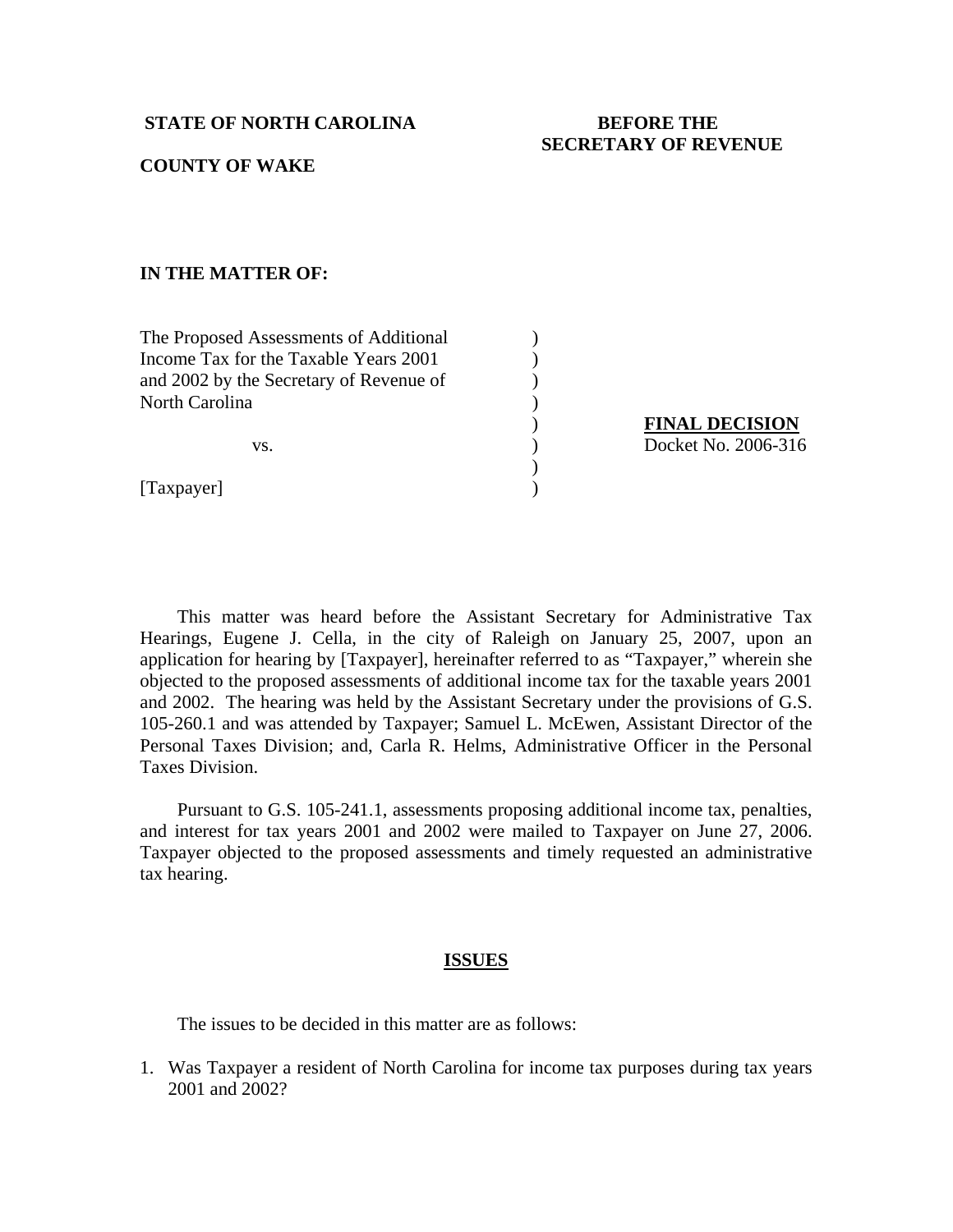- 2. Were the alimony payments received by Taxpayer during tax years 2001 and 2002 taxable?
- 3. Are the assessments for additional income tax proposed against Taxpayer for the taxable years 2001 and 2002 lawful and proper?

# **EVIDENCE**

 The evidence presented by Samuel L. McEwen, Assistant Director of the Personal Taxes Division, consisted of the following:

- 1. Memorandum from E. Norris Tolson, Secretary of Revenue, to Eugene J. Cella, Assistant Secretary for Administrative Tax Hearings, dated May 16, 2001, a copy of which is designated as Exhibit PT**-**1.
- 2. Notice of Individual Income Tax Assessment for the taxable year 2001 dated June 27, 2006, a copy of which is designated as Exhibit PT-2.
- 3. Notice of Individual Income Tax Assessment for the taxable year 2002 dated June 27, 2006, a copy of which is designated as Exhibit PT**-**3.
- 4. Federal income tax return detail information provided to the Department of Revenue on magnetic tape by the Internal Revenue Service for the taxable year 2001, a copy of which is designated as Exhibit PT-4.
- 5. Federal income tax return detail information provided to the Department of Revenue on magnetic tape by the Internal Revenue Service for the taxable year 2002, a copy of which is designated as Exhibit PT-5.
- 6. Letter from Central Examination Section to Taxpayer dated March 27, 2006, a copy of which is designated as Exhibit PT-6.
- 7. Letter from Taxpayer to Central Examination Section dated May 12, 2006, a copy of which is designated as Exhibit PT-7.
- 8. Letter from Taxpayer to North Carolina Department of Revenue dated July 24, 2006, a copy of which is designated as Exhibit PT-8.
- 9. Letter from Carla R. Helms, Administrative Officer in the Personal Taxes Division, to Taxpayer dated August 3, 2006, a copy of which is designated as Exhibit PT-9.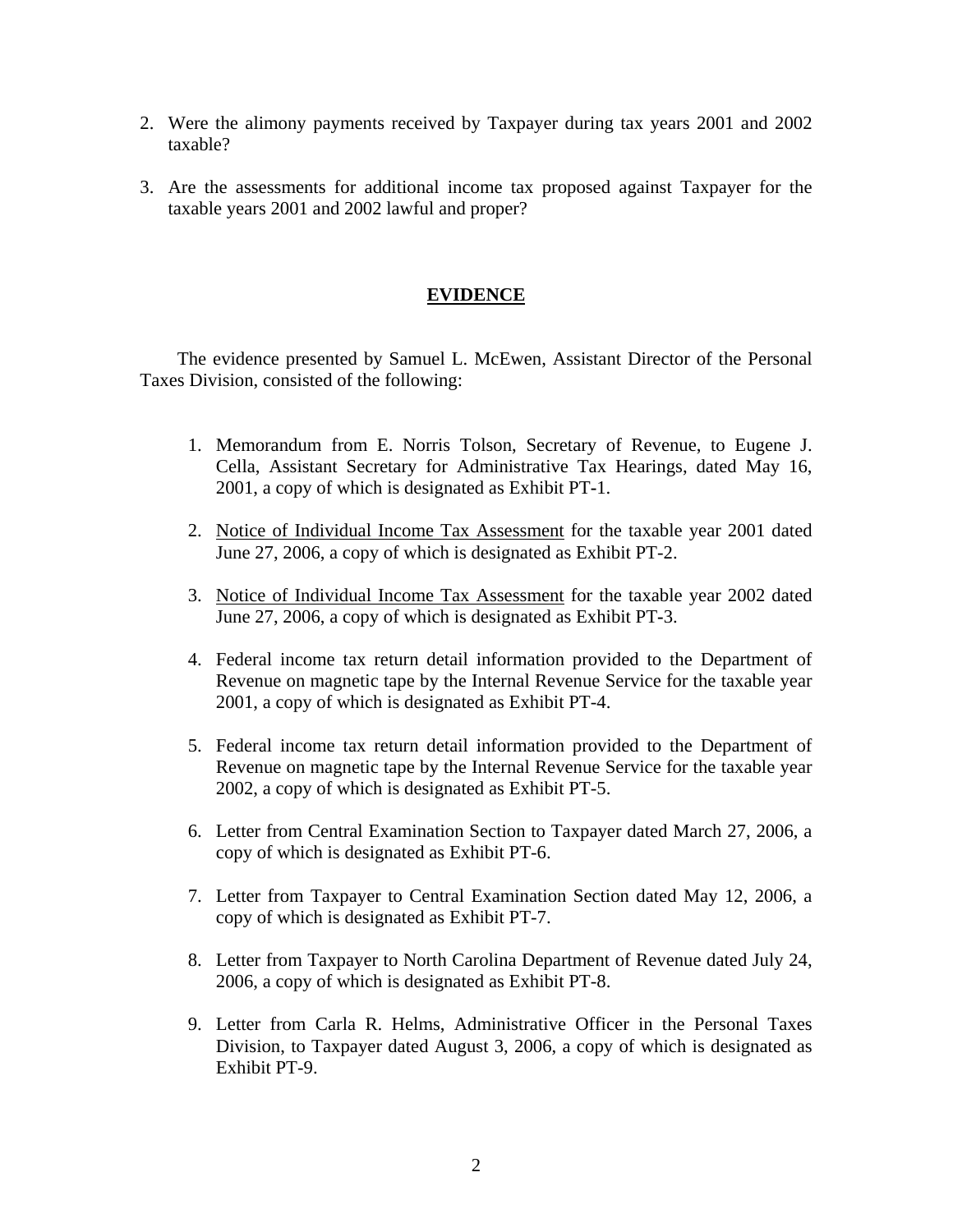- 10. Letter from Taxpayer to Carla R. Helms dated August 31, 2006, a copy of which is designated as Exhibit PT-10.
- 11. Letter from Taxpayer to Carla R. Helms, with related attachments, dated September 5, 2006, copies of which are designated as Exhibit PT-11.
- 12. Letter from Carla R. Helms to Taxpayer dated October 10, 2006, a copy of which is designated as Exhibit PT-12.
- 13. Letter from Taxpayer to Carla R. Helms dated November 13, 2006, a copy of which is designated as Exhibit PT-13.
- 14. Letter from Eugene J. Cella to Taxpayer dated November 28, 2006, a copy of which is designated as Exhibit PT-14.
- 15. Letter from Taxpayer to Nancy R. Pomeranz, Director of Personal Taxes Division, dated December 8, 2006, a copy of which is designated as Exhibit PT-15.
- 16. Letter from Nancy R. Pomeranz to Taxpayer dated December 15, 2006, a copy of which is designated as Exhibit PT-16.
- 17. Taxpayer's driver's license history detail obtained from the North Carolina Department of Transportation, Division of Motor Vehicles, a copy of which is designated as Exhibit PT-17.
- 18. Taxpayer's driver's license event description history obtained from the North Carolina Department of Transportation, Division of Motor Vehicles, a copy of which is designated as Exhibit PT-18.
- 19. Taxpayer's vehicle registration information obtained from the North Carolina Division of Motor Vehicles, a copy of which is designated as Exhibit PT-19.
- 20. Taxpayer's vehicle registration information obtained from the North Carolina Division of Motor Vehicles, a copy of which is designated as Exhibit PT-20.
- 21. Taxpayer's Motor Vehicle Tax Billing information obtained from the Wake County Property Tax Office, a copy of which is designated as Exhibit PT-21.
- 22. Taxpayer's Motor Vehicle Tax Billing Account Summary obtained from the Wake County Property Tax Office, a copy of which is designated as Exhibit PT-22.
- 23. Taxpayer's Motor Vehicle Tax Billing Account Summary obtained from the Wake County Property Tax Office, a copy of which is designated as Exhibit PT-23.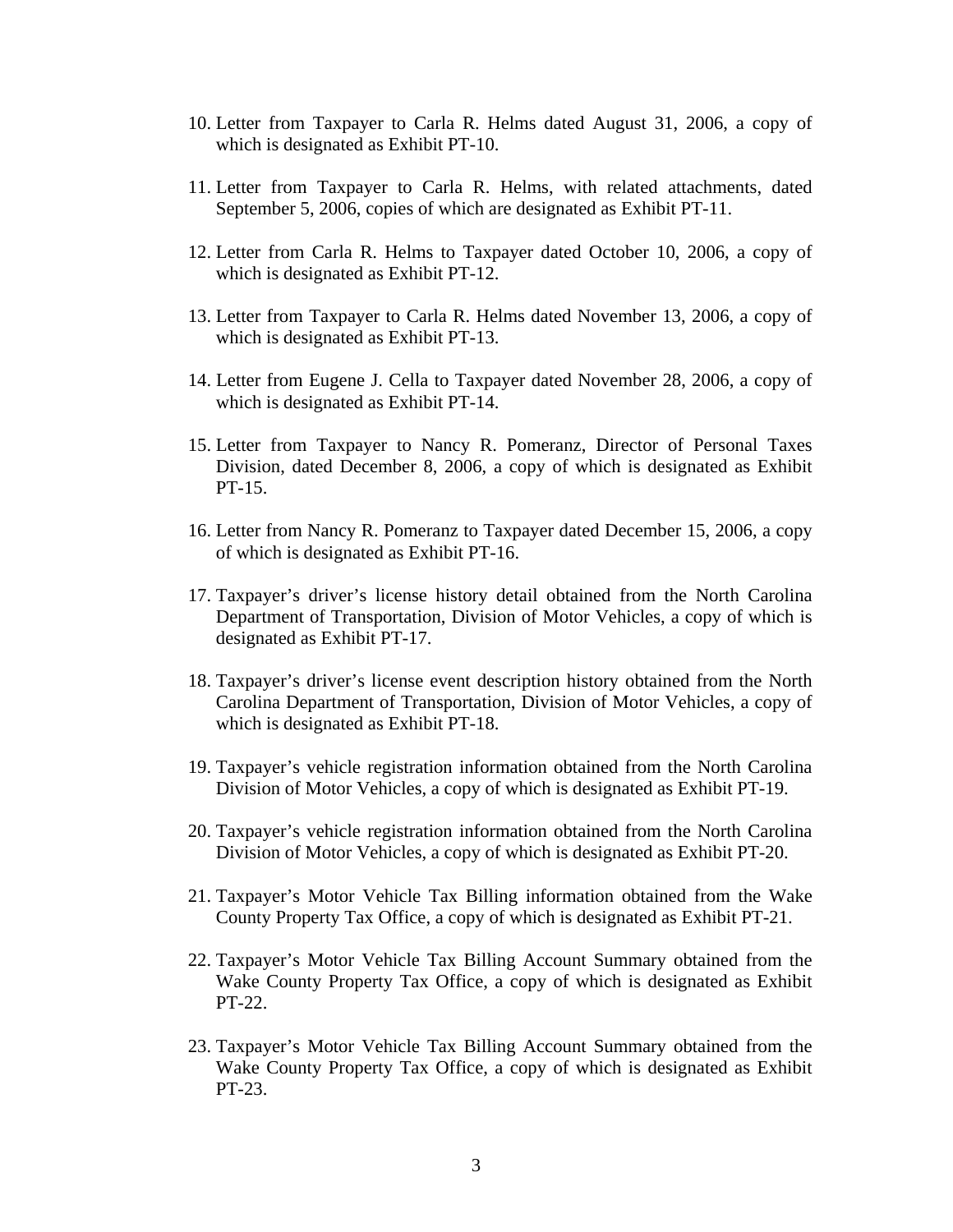At the conclusion of the hearing, the Assistant Secretary allowed Taxpayer thirty days to submit additional information for the record in support of her position. Subsequent to the hearing, Taxpayer submitted the following evidence:

- 1. Memorandum from Taxpayer to Carla R. Helms dated January 31, 2007, a copy of which is designated as Exhibit TP-1.
- 2. Memorandum from Taxpayer to Department of Revenue, with related attachments, dated February 9, 2007, copies of which are designated as Exhibit TP-2.
- 3. Memorandum from Taxpayer to Eugene J. Cella entitled Mailing I dated March 14, 2007, a copy of which is designated as Exhibit TP-3.
- 4. Memorandum from Taxpayer to Eugene J. Cella, with related attachments, entitled Mailing II dated March 15, 2007, copies of which are designated as Exhibit TP-4.

Also subsequent to the hearing, the Personal Taxes Division submitted as evidence a letter from Eugene J. Cella to Taxpayer dated February 27, 2007, a copy of which is designated as Exhibit PT-24.

# **FINDINGS OF FACT**

 Based on the foregoing evidence of record, the Assistant Secretary makes the following findings of fact:

- 1. Taxpayer did not file North Carolina individual income tax returns for the tax years 2001 and 2002.
- 2. The Department received Taxpayer's federal income tax information for tax years 2001 and 2002 from the Internal Revenue Service showing Taxpayer's federal taxable income to be \$6,050.00 and \$4,062.00, respectively. The information showed that Taxpayer received alimony of \$13,500.00 and \$11,762.00 for tax years 2001 and 2002, respectively.
- 3. The Department determined Taxpayer's North Carolina taxable income for tax years 2001 and 2002 to be \$8,000.00 and \$6,262.00, respectively, by increasing Taxpayer's federal taxable income for the differences between the State and federal standard deduction and personal exemption allowances.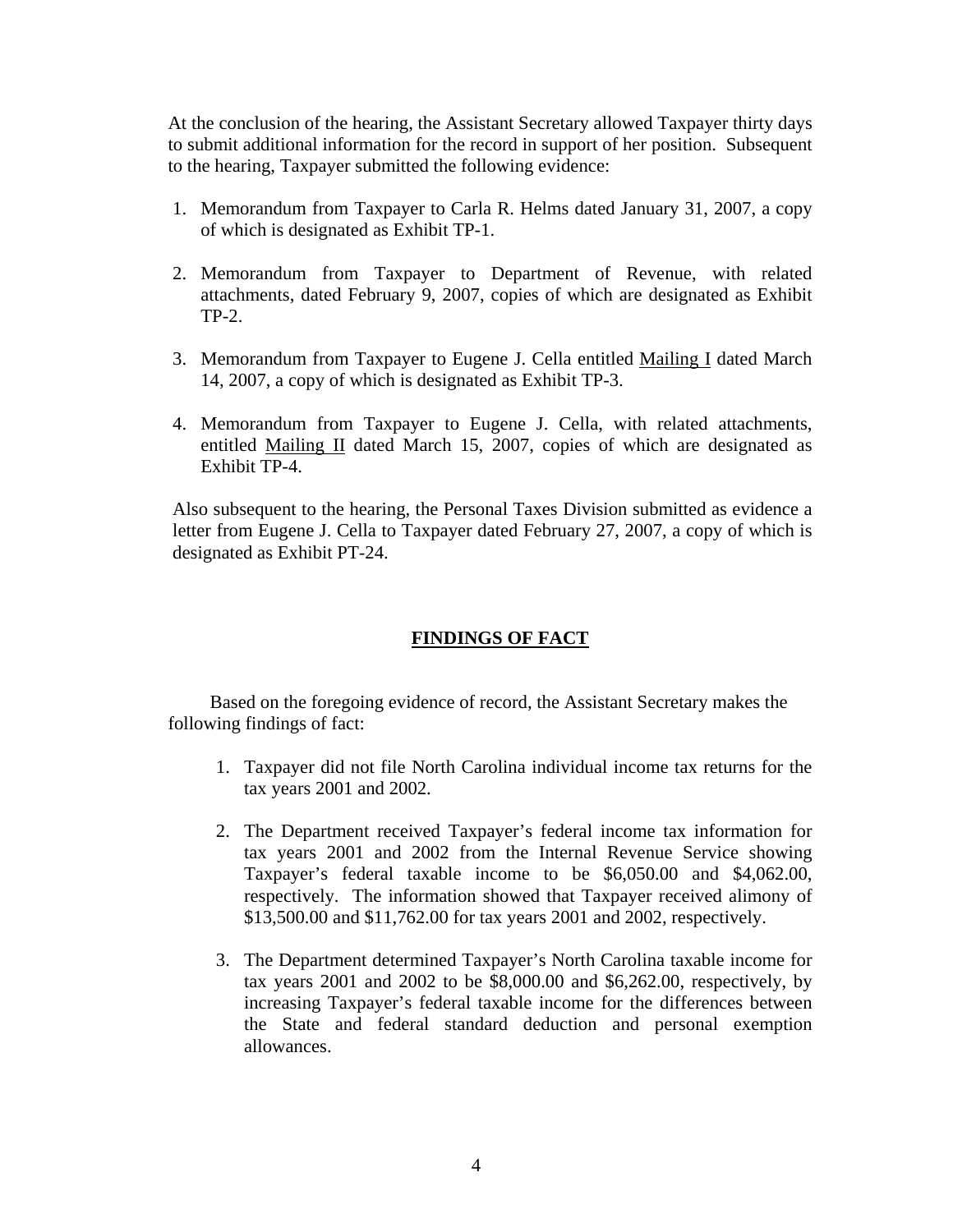- 4. Notices of Individual Income Tax Assessment reflecting tax, penalties, and interest of \$885.61 and \$670.08 for tax years 2001 and 2002, respectively, were mailed to Taxpayer on June 27, 2006.
- 5. The notices for tax years 2001 and 2002 proposed income tax, a twentyfive percent late filing penalty, a ten percent late payment penalty, a twenty-five percent negligence penalty, and accrued interest.
- 6. Taxpayer objected to the proposed assessments and timely requested an administrative tax hearing.
- 7. Taxpayer maintained a current North Carolina driver's license during 2001 and 2002.
- 8. Taxpayer maintained registration on her vehicle with the North Carolina Division of Motor Vehicles during 2001 and 2002.
- 9. Taxpayer paid Wake County ad valorem taxes on her vehicle during 2001 and 2002.
- 10. Taxpayer's address on her 2001 and 2002 federal income tax returns is a certain P.O. Box.
- 11. All of the gross income reported on Taxpayer's federal income tax returns for tax years 2001 and 2002 was alimony payments.
- 12. Since at least 1999 to current date, Taxpayer has used a certain physical address and a certain mailing address.
- 13. Taxpayer has paid ad valorem taxes on her vehicle since at least 1994 and is current in her payment.
- 14. In 1982, the Department of Revenue and the Internal Revenue Service executed an Agreement on Coordination of Tax Administration that allows for the continuous sharing of tax information between the two agencies. The courts have consistently held that such standing agreement satisfies the written requirement of Code section 6103(d).
- 15. Taxpayer contends that she is not a resident of North Carolina because she does not maintain a domicile in North Carolina.
- 16. Taxpayer contends that the alimony she received is derived from a property settlement and, therefore, not taxable.
- 17. Taxpayer has provided no evidence to show that she established domicile in a locality other than North Carolina.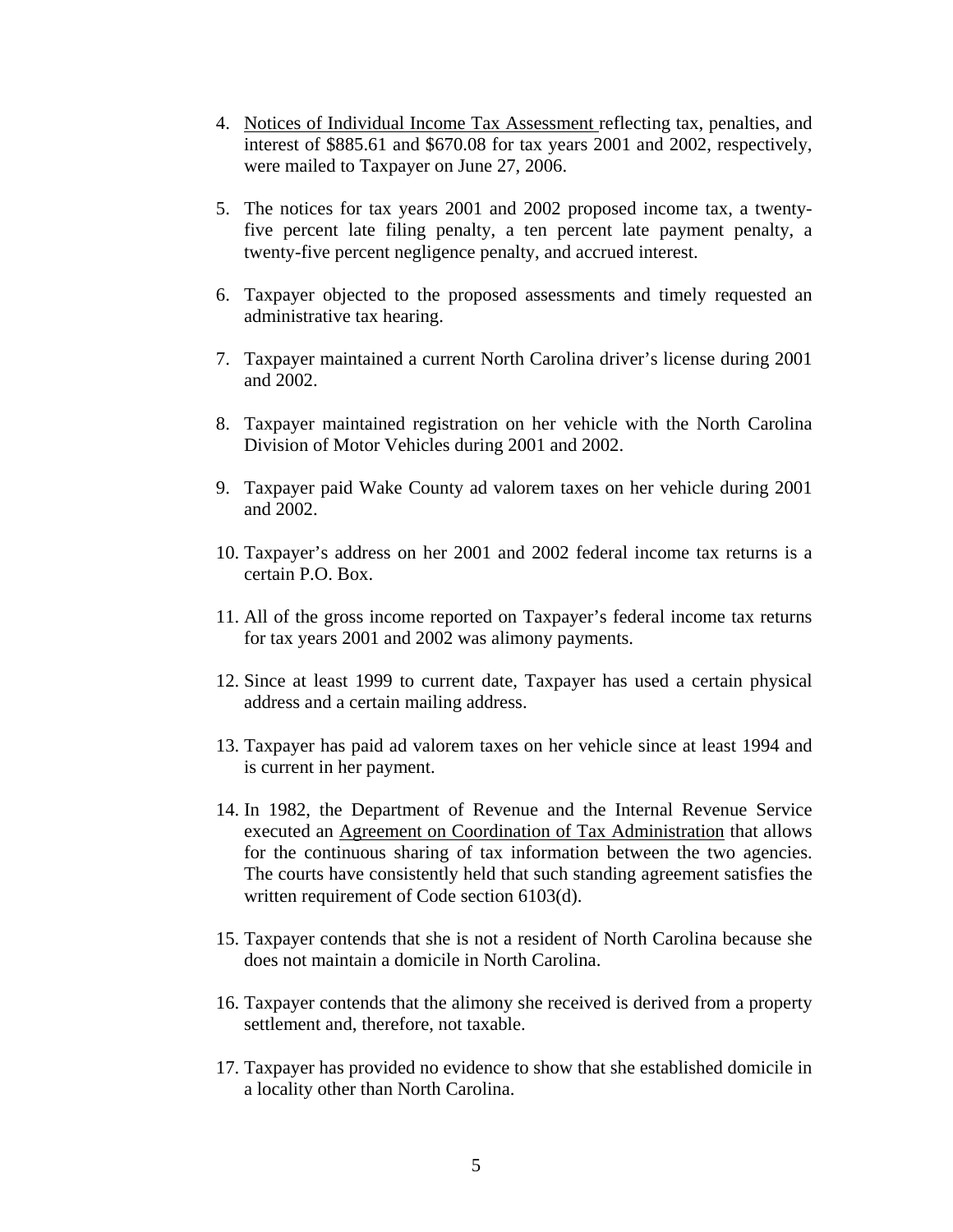- 18. Taxpayer has provided no evidence to support her claim that the alimony she received during 2001 and 2002 is not taxable.
- 19. The Assistant Secretary closed the hearing record on March 16, 2007.

# **CONCLUSIONS OF LAW**

 Based on the foregoing findings of fact, the Assistant Secretary makes the following conclusions of law:

- 1. North Carolina imposes an individual income tax upon the taxable income of every resident of this State. For residents of this State, "North Carolina taxable income" is the taxpayer's taxable income as determined under the Internal Revenue Code, adjusted as statutorily mandated for differences in State and federal law.
- 2. A resident of this State is required to file a North Carolina individual income tax return if the individual is required to file a federal income tax return. The North Carolina return must show the taxable income and adjustments to federal taxable income required by statute.
- 3. A "resident" is an individual who is domiciled in this State at any time during the year, or who, whether regarding his domicile as in this State or not, resides within North Carolina during the year for other than a temporary or transitory purpose. In the absence of convincing proof to the contrary, an individual who is present within the State for more than 183 days during the taxable year is presumed to be a resident, but the absence of an individual from the State for more than 183 days raises no presumption that the individual is not a resident.
- 4. For tax purposes, "domicile" is the residence of a person at a particular place, with the intention to remain there permanently, or for an indefinite length of time, or until some unexpected event shall occur to induce him to leave the same. To effect a change of domicile, a person's first domicile must be abandoned with no intention of returning to it, and actual residence established in a new locality coupled with the intention of making the last acquired residence the taxpayer's permanent home. The law presumes that a person's domicile of origin exists until a change of domicile is proved and the burden of proof is upon the individual alleging the change of domicile.
- 5. Alimony or separate maintenance payments are includible as income and mean any payment in cash if such payment is received by (or on behalf of) a spouse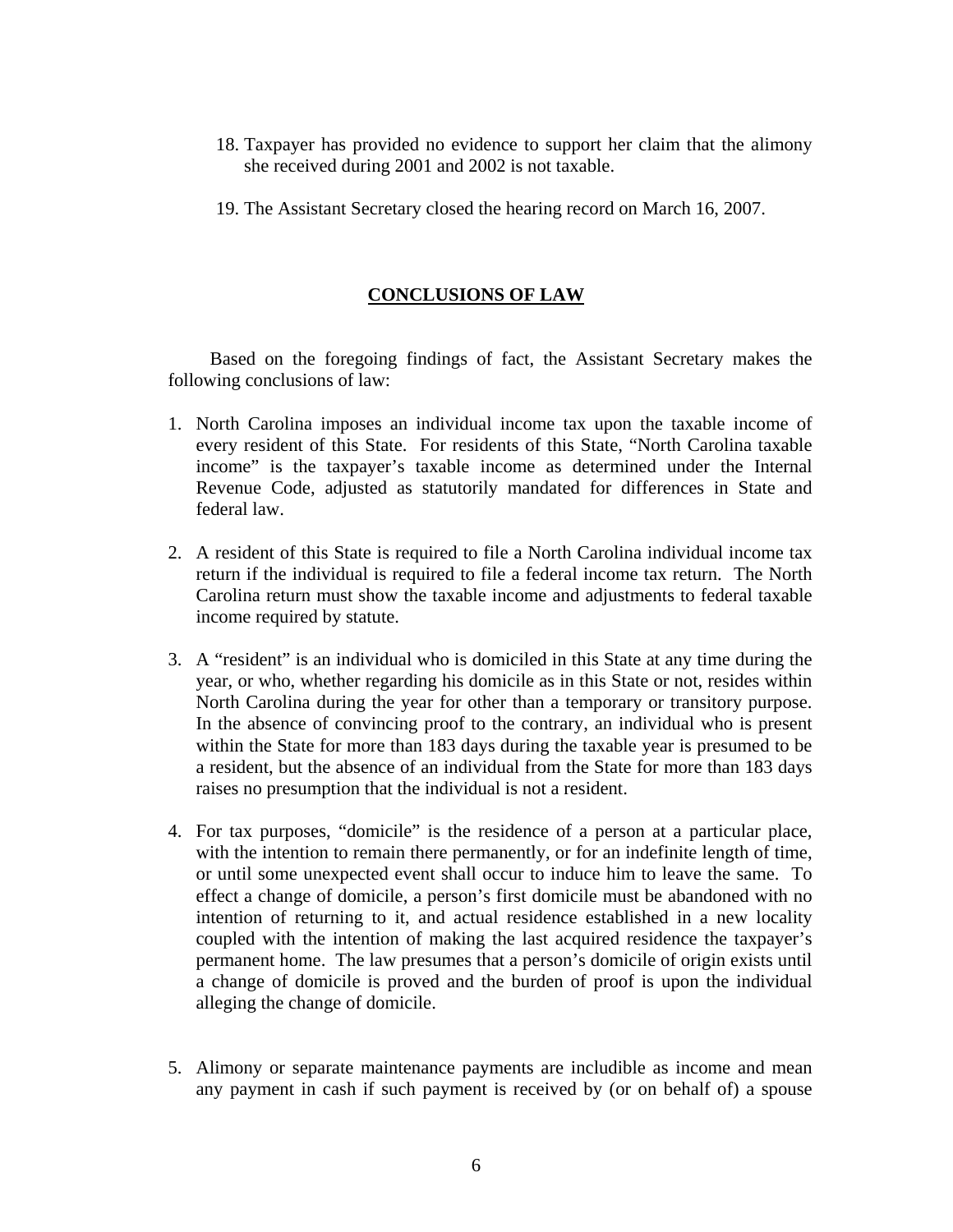under a divorce or separation instrument and the divorce or separation instrument does not designate such payment as a payment which is not includible in gross income.

- 6. Section 6103(d) of the Internal Revenue Code provides that federal income tax returns and return information are open to inspection by, or disclosure to, any State agency, body, or commission which is charged under the laws of that State with responsibility for the administration of the State's tax laws. Such inspection or disclosure is permitted only upon written request by the head of the agency or by an individual designated by the head of the agency.
- 7. If a taxpayer does not provide adequate and reliable information upon which to compute his tax liability, an assessment may be made upon the basis of the best information available; and, in the absence of information to the contrary, such assessment is deemed to be correct. Assessments must generally be proposed within three years of the date the return was filed or the date the return was due to be filed, whichever is the later. When a return has not been filed, there is no statute of limitations and an assessment can be proposed at any time.
- 8. A penalty is imposed for failure to file a return when due. The penalty is equal to five percent of the tax for each month, or fraction of a month, the return is late (minimum of \$5.00, maximum twenty-five percent).
- 9. A penalty is imposed for failure to pay tax when due. The penalty is equal to ten percent of the tax (minimum \$5.00).
- 10. A twenty-five percent negligence penalty is imposed for a large individual income tax deficiency. A large income tax deficiency exists when a taxpayer understates taxable income by an amount equal to twenty-five percent or more of gross income.